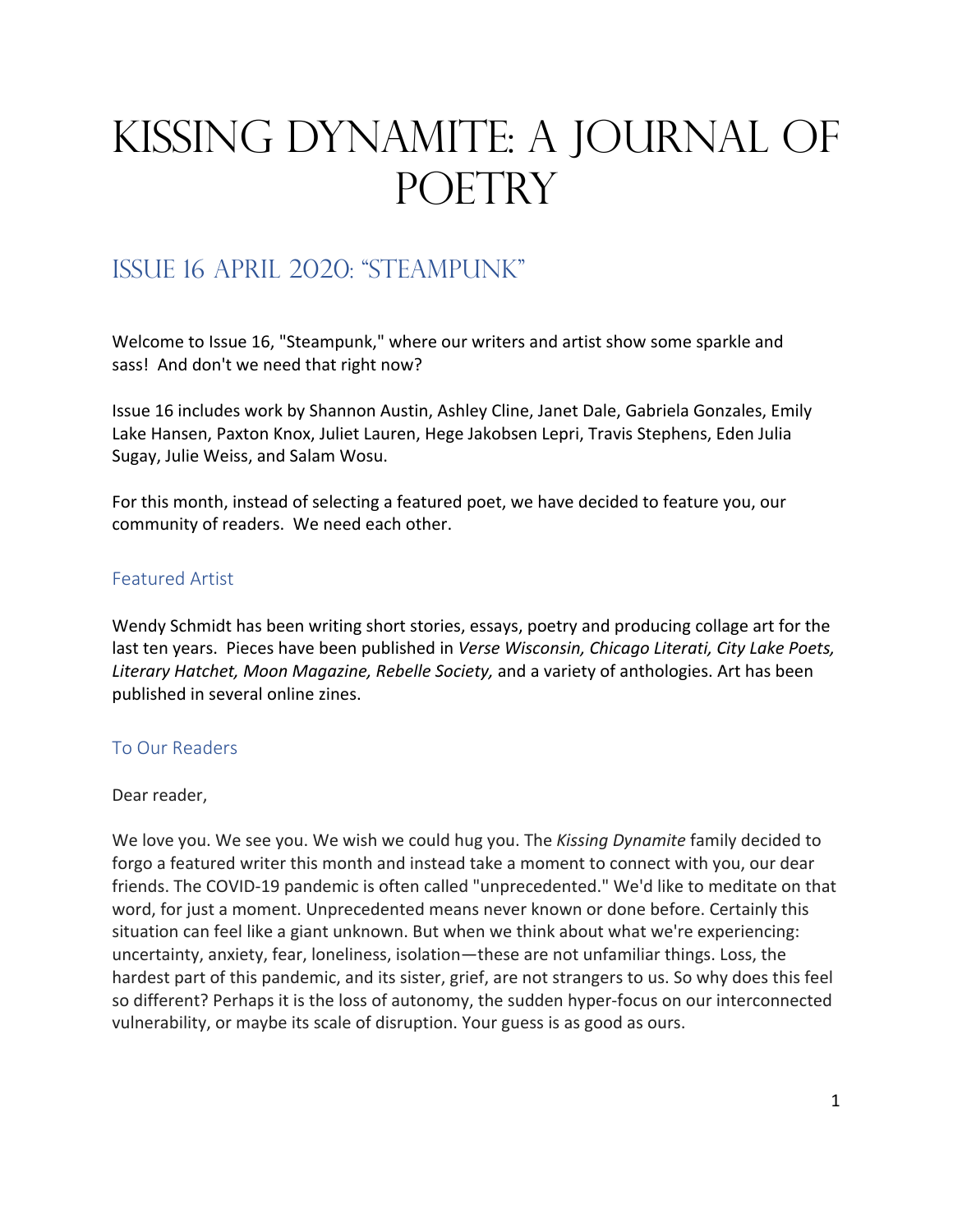What we do know, is that all of us are facing tough times. As members of the literary community, we have watched you step up, come together, organize, and care for each other, and we wanted to say: we see you, we honor you, we appreciate you. From sharing lesson plans, to hosting virtual poetry readings, the check-in's, the grocery store runs, the silly memes—we love it, and we are cheering you on from our individual couches.

#### "Self-Portrait as the Wonder Twins" by Shannon Austin

[form of: rain]

I wish I could do what water does best: recognize itself in all its guises. Igloo bricks, cloudbanks born as breath.

To change back into last summer's storm, its trickling end. Or the blizzard from the photographs. To cover everything with quiet.

How do you fill rain with marrow?

Pluck the minnows from your throat. Watch as they squirm between molecules.

//

[shape of: raptor]

Gills twin to lung / beak / talon.

To understand an ending, name it.

Your hand : my hand :: jay : raven.

Similar but not same. My hand holding a pinwheel; my hand in yours.

Hold this talon in your stream. With what body do you touch my cheek?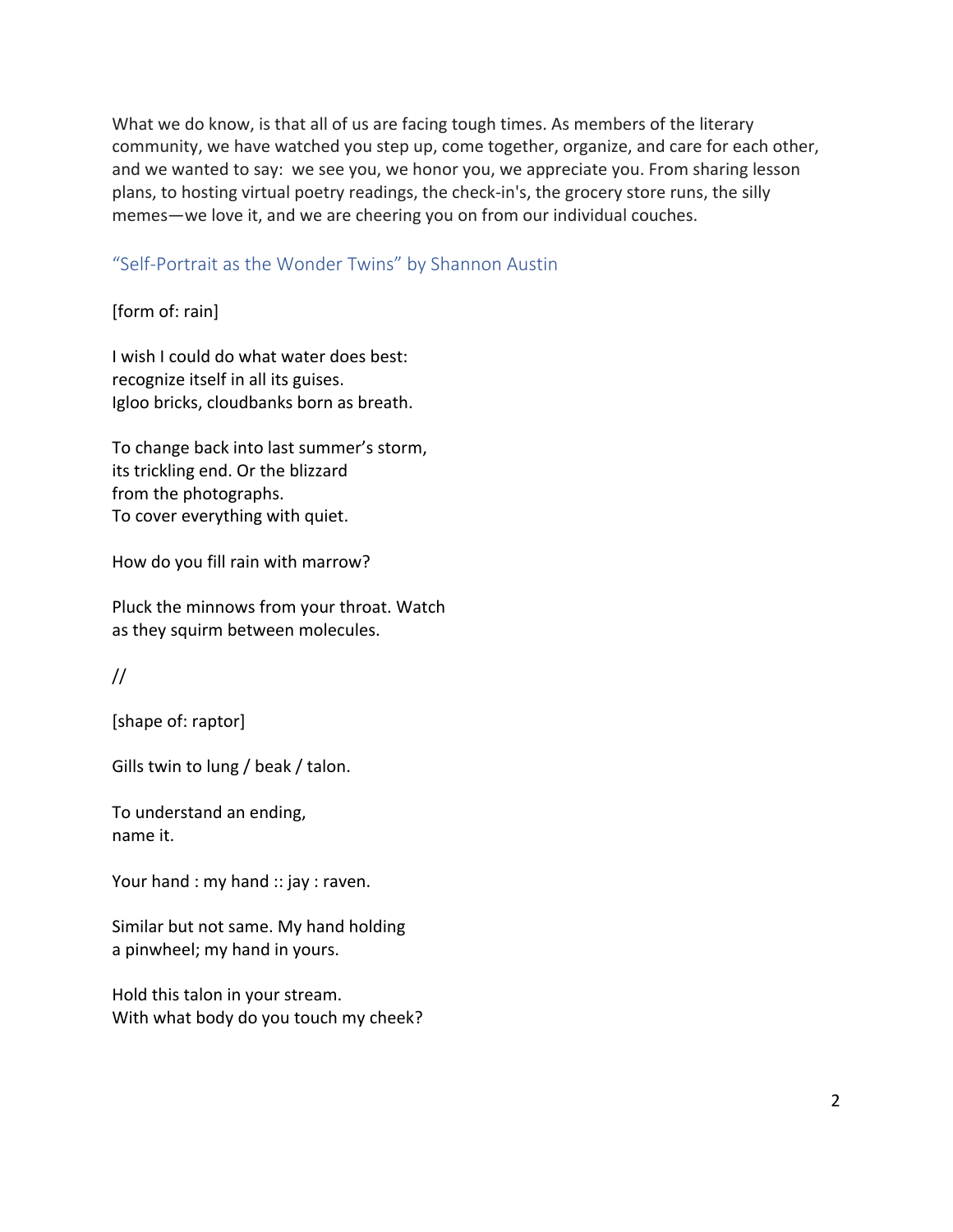#### ". . .& other tricks to keep us warm" by Ashley Cline

*discovered by astronomers on Feb.15, 2020 using the Catalina Sky Survey (CSS) in Arizona, earth's new mini-moon—officially called 2020 CD3—has most likely been in her orbit since 2017. pulled between the gravity of the moon & the gravity of earth, this new mini-moon, with its chaotic orbit, will soon slip away from both, however, & join the other asteroids—the rubble from the birth of our solar system—hurtling around the sun. earth's new mini-moon, only the second ever recorded, is only temporary.*

you feel it in the jaw, first. the bone-saw fever of waking a sleeping mouth inside of a country at war with a country

at war with a country at war with a country at war with a country at war with / here, we chew our asteroids whole

& fill our bellies to burst with constellation orts & pleasure thaw. this fickle-fanged wilderness & how she blooms only

after we've left the room—oh, how we fill her cheeks with conifer gossip & honey-haloed little things / anyway. & it's

funny how we call this *worship,* & mean it. because we've heard the plum tree's poetry, before, & we know how the

story ends, eventually—we know how she'll turn her verb laced petals to the sun & name new planets after old loves.

we know how she'll plant lemon orchards & juniper moons & kiwi stars & apologies where the earth has the most to

grieve & oh—we know we know we know we know we know, but today / we'll take her hands like baskets,

carefully. & we'll think, quite happily: *oh, didn't we grow lean in the winter months, love, & sing*

*of how lovely it is to be full?*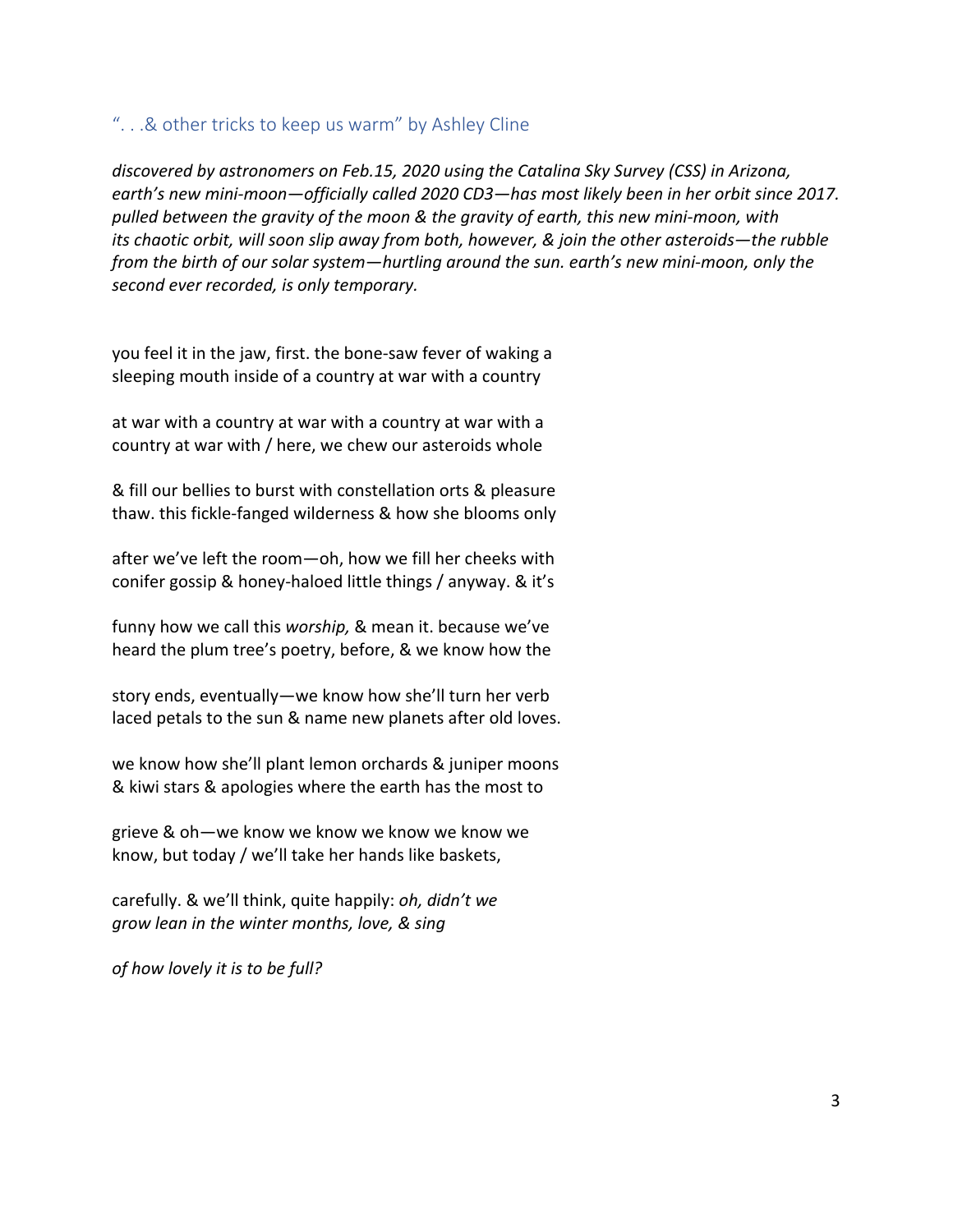# "(it breaks)" by Janet Dale

I.

it's been exactly 56 days since your body was

next to atop against

inside my body

II. women know these things

we have been charting our bodies for as long as we have had bodies:

menstrual / follicular ovulation / luteal

III.

the moon passes through double the number of phases as a woman's body:

new / waxing crescent first quarter / waxing gibbous

full / waning gibbous last quarter / waning crescent

IV.

that Friday night (which I didn't know at the time would be the last time), we were so close we mimicked the sun & moon—together, above the horizon at the same time

New moon / 0% illumination Luteal phase / Day 26

an unfertilized egg cell disintegrated, uterine lining was preparing to be shed

V.

this Friday night (did you know back then the last time would be the last time), the moon is orbiting the earth counterclockwise, moving away from the sun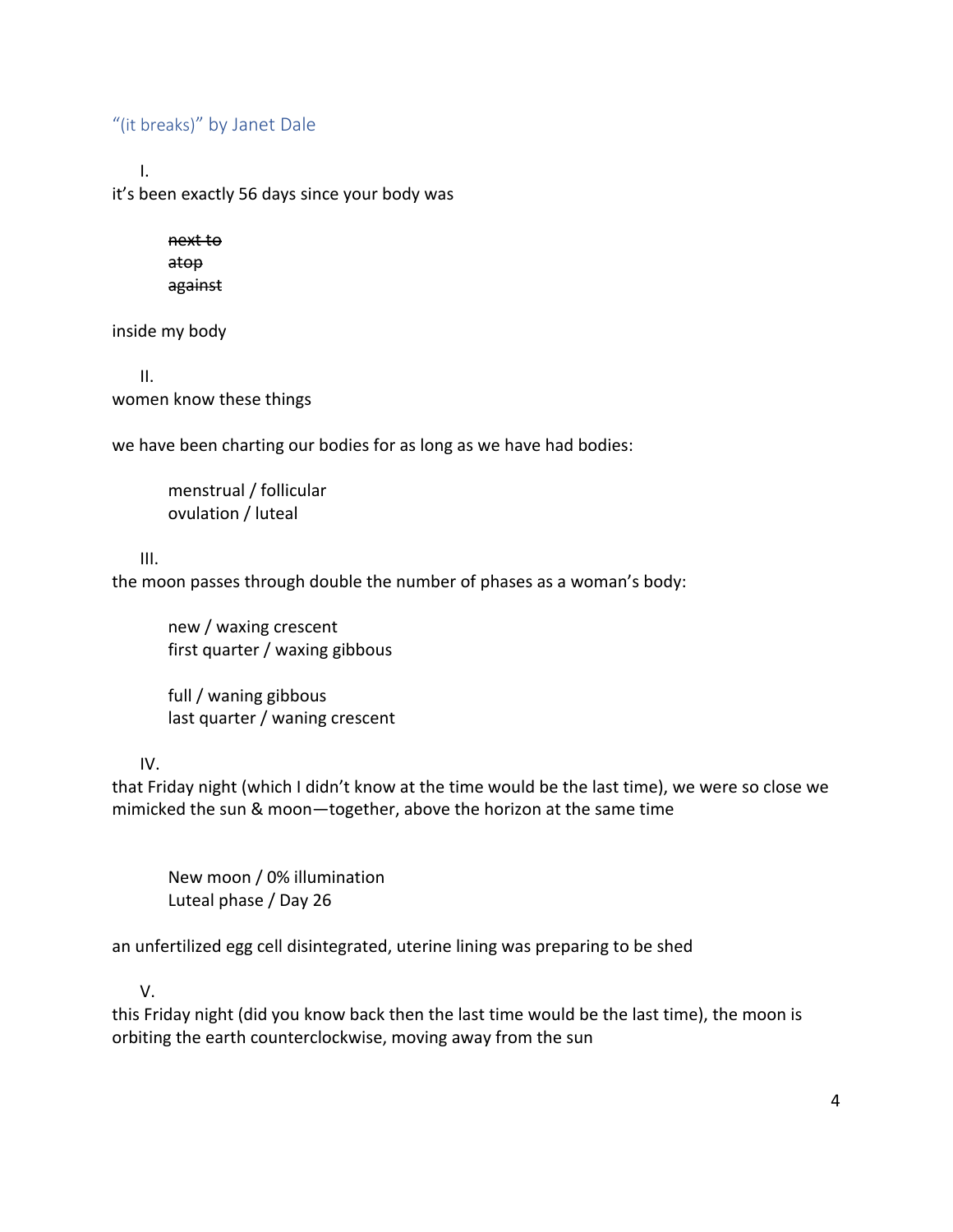Waxing crescent / 10% illumination Follicular phase / Day 6

an egg cell has been stimulated to grow

VI. the moon & the body

> recycle  $\checkmark$ continue  $\checkmark$ move on  $\checkmark$

but what does the heart do

#### "On Making Hamburgers" by Gabriela Gonzales

maybe it's a little bit my fault because i didn't tell you or whatever but i grew up learning how to make hamburgers.

it was probably something like the way you learned to play guitar or memorize bible verses at your private christian school,

but i remember standing on a step ladder with my dad behind me, using gloved hands to push hunks of meat into the grinder, pressing it down with a stick when it would get stuck in the blades, so it would come out of the spout like raw red spaghetti.

my dad owned a meat market for most of my life. i was a meat snob, when i was little because sometimes my dad couldn't afford to pay himself he just took home a few extra packages of chicken and steaks.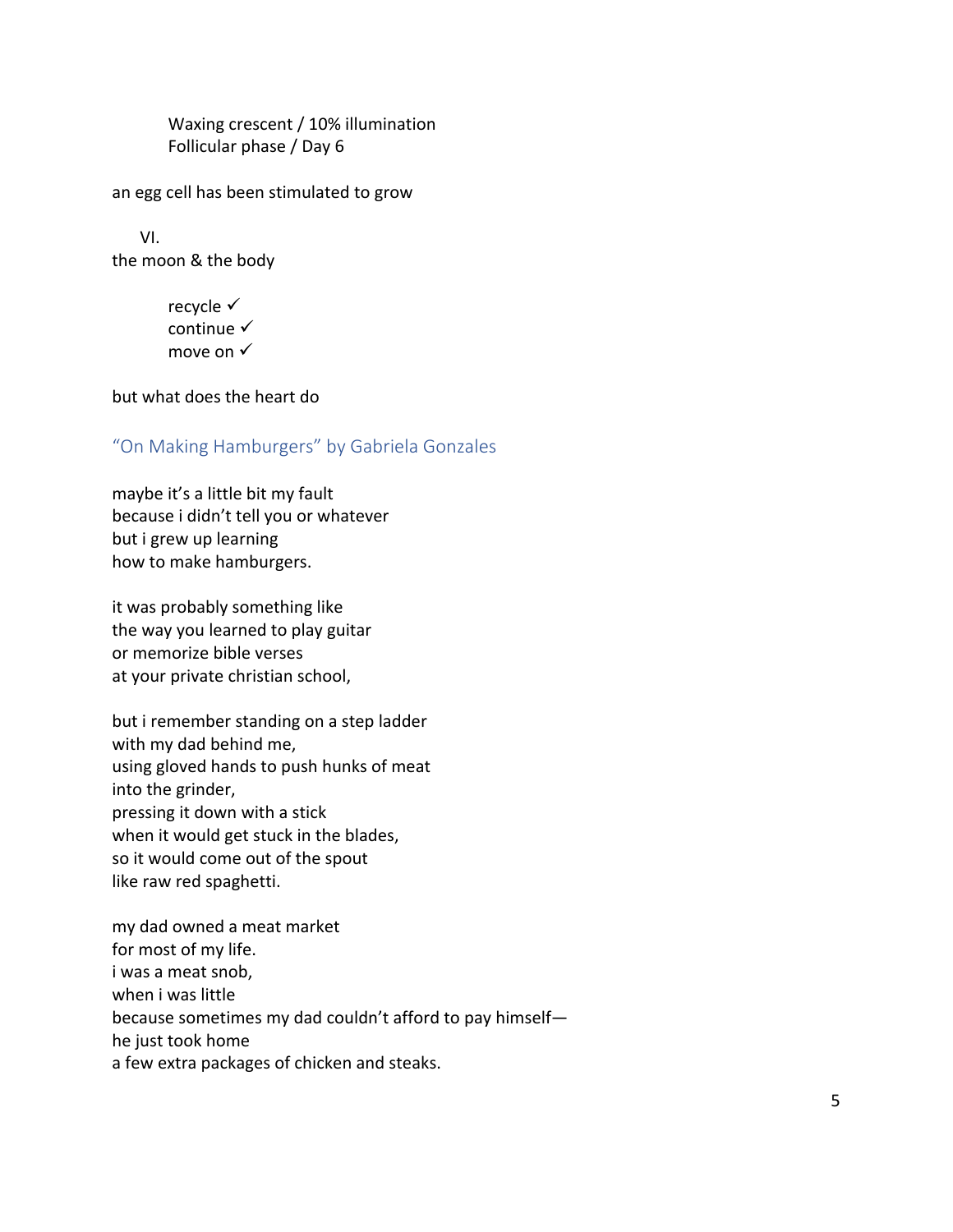sometimes it was my job to take the fresh ground beef and fit it into little plastic circles and mold it into hamburger patties, weigh it out, package it

in the white waxy paper

that we took home for birthday signs,

stamp the label on it

with rubber and black ink.

sometimes i put it in the white window trays,

stabbed the tiny prongs

of the price signs into it.

sometimes i ran it over to the kitchen

where my dad taught me

how to make secret seasoning

with garlic,

and onion,

and other secret things,

sprinkle it on top of the patties

and cook hamburgers for the customers

waiting outside in the booths

with the menus i made

teaching myself design on the computer,

my mom as the waitress

serving drinks,

my brother in the back, washing dishes.

so it was funny,

the day i watched you rolling prepackaged meat into balls with your hands, standing over the george foreman grill in the kitchen.

#### i said

why are you making them like that?

when you set the balls on the black surface, sprinkled them with salt and pepper and turned the heat on.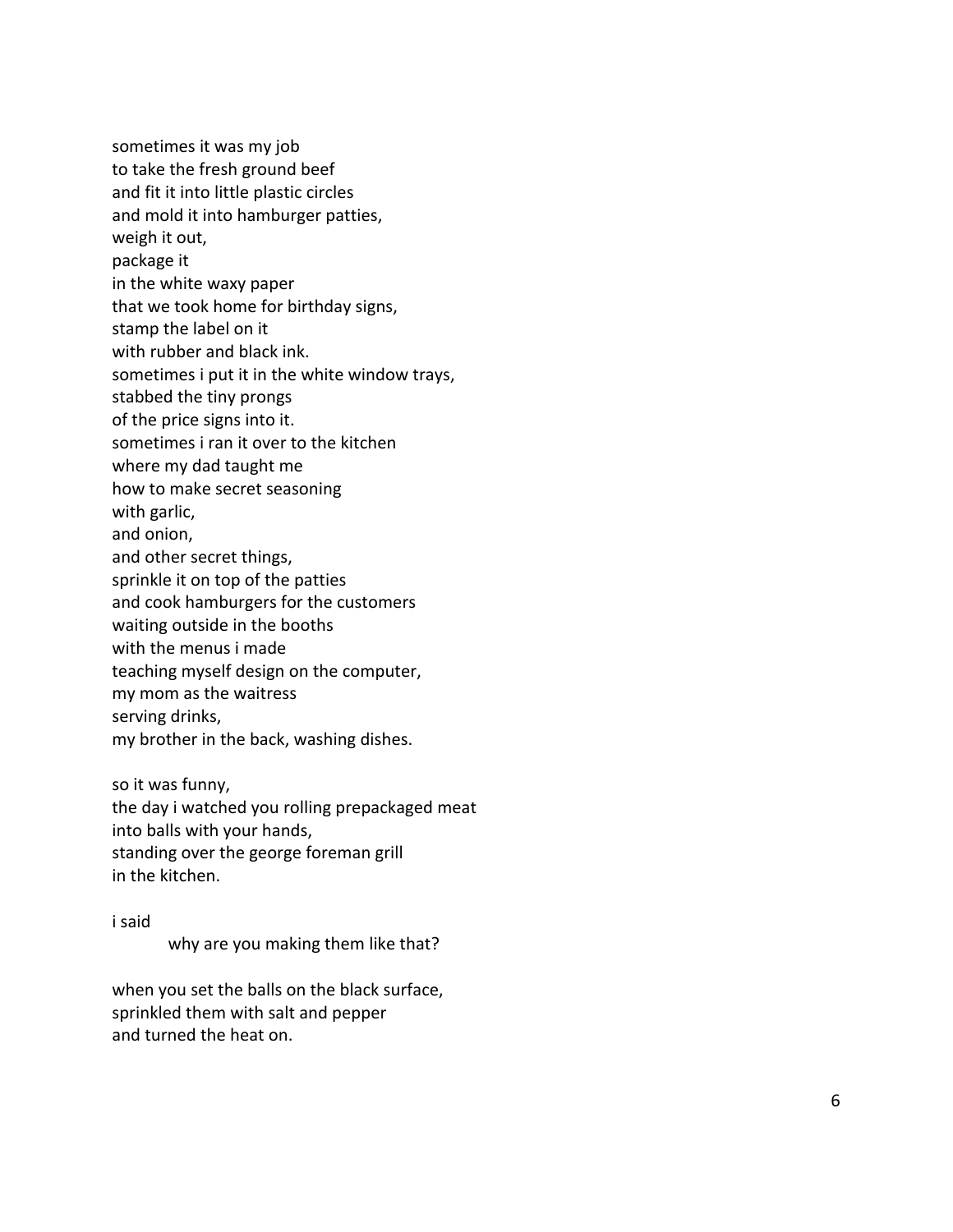my hand could still press them out into red discs, the memory of the perfect size of a quarter pound burger branded into my memory

and you said, gabriela, this is how you make burgers, okay?

and you cooked them until they were black spheres, set them on a plate like pieces of charcoal that everyone used to bring on camping trips when they knew our family was coming because of course we'd be having perfectly cooked steaks.

i ate half of it because i like you and it was your birthday and threw the other half in the trash when you weren't looking.

so next time i get my hands on your guitar, you know,

the one you named after my favorite book character a couple weeks after you told me you didn't love me,

go ahead and correct me when i try to play a g-chord, fix my finger placement if you want to,

but don't ever tell me how to make a hamburger again.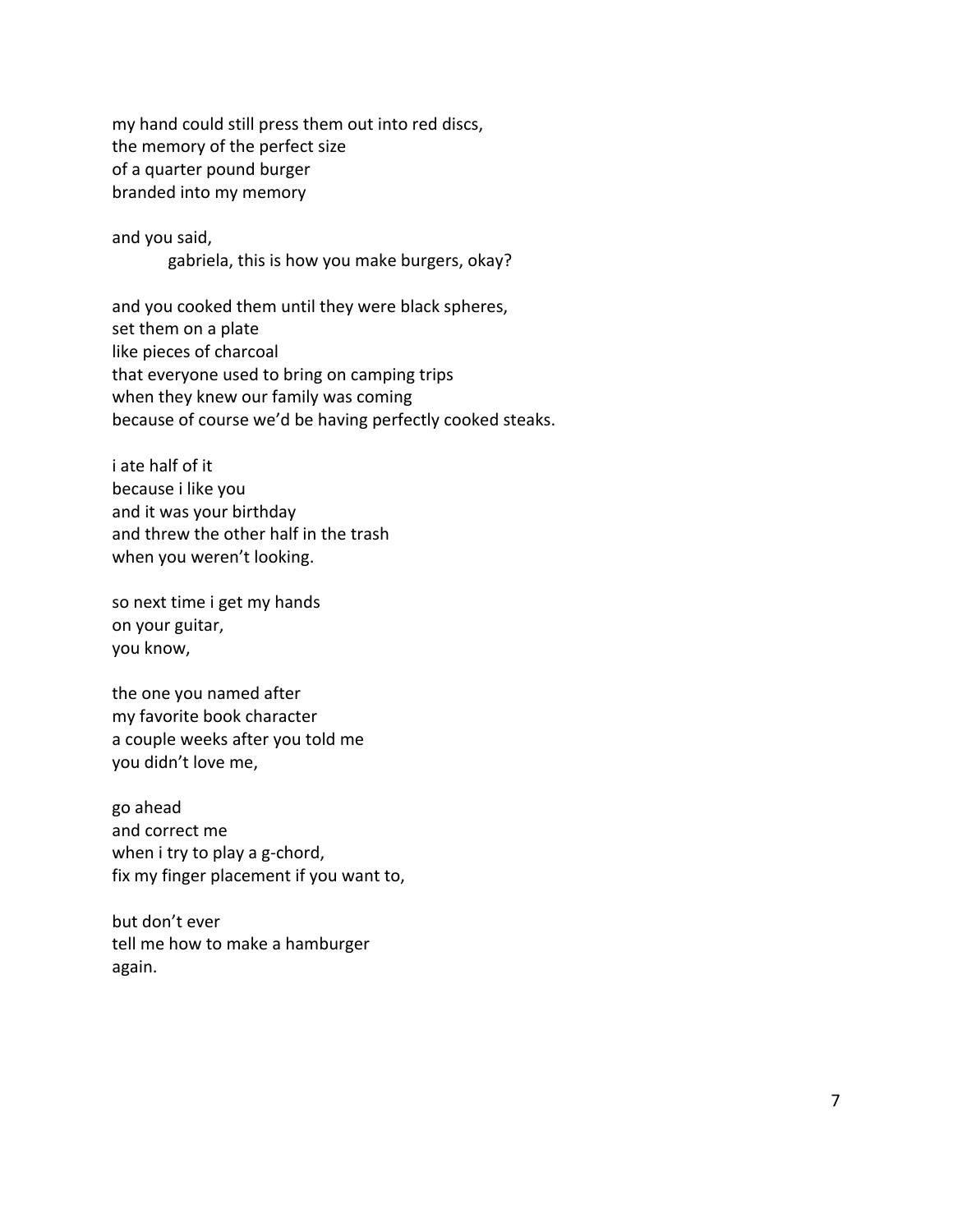#### "Pharaoh's Daughter Keeps a Diary" by Emily Lake Hansen

Your brother emerged from my womb with his tongue caught to the low

palette of his mouth. For months when he cried, it hung there

-

below his bottom lip as if tethered by string, a fish's cheek snagged

on the hook. You arrived freer your mouth open wide as a bird's

as I fed you bits of grape, spoonfuls of oil to aid in digestion. You

crawled late, but talked early sung hymns, your tongue flirting

with each word in the song. At four, your brother still struggles

to separate sounds - his th's and l's and r's muddled like stew

in his mouth. I picture you sometimes kneeled in front of him,

your hands on his cheeks to guide his lips to speaking. What words

I wish I could give you both? I'd pick *mother* if I could,

a name for you both to call me, a word tied in your brother's tongue,

caught in your throat like a cold, like a frog's croak upon asking.

-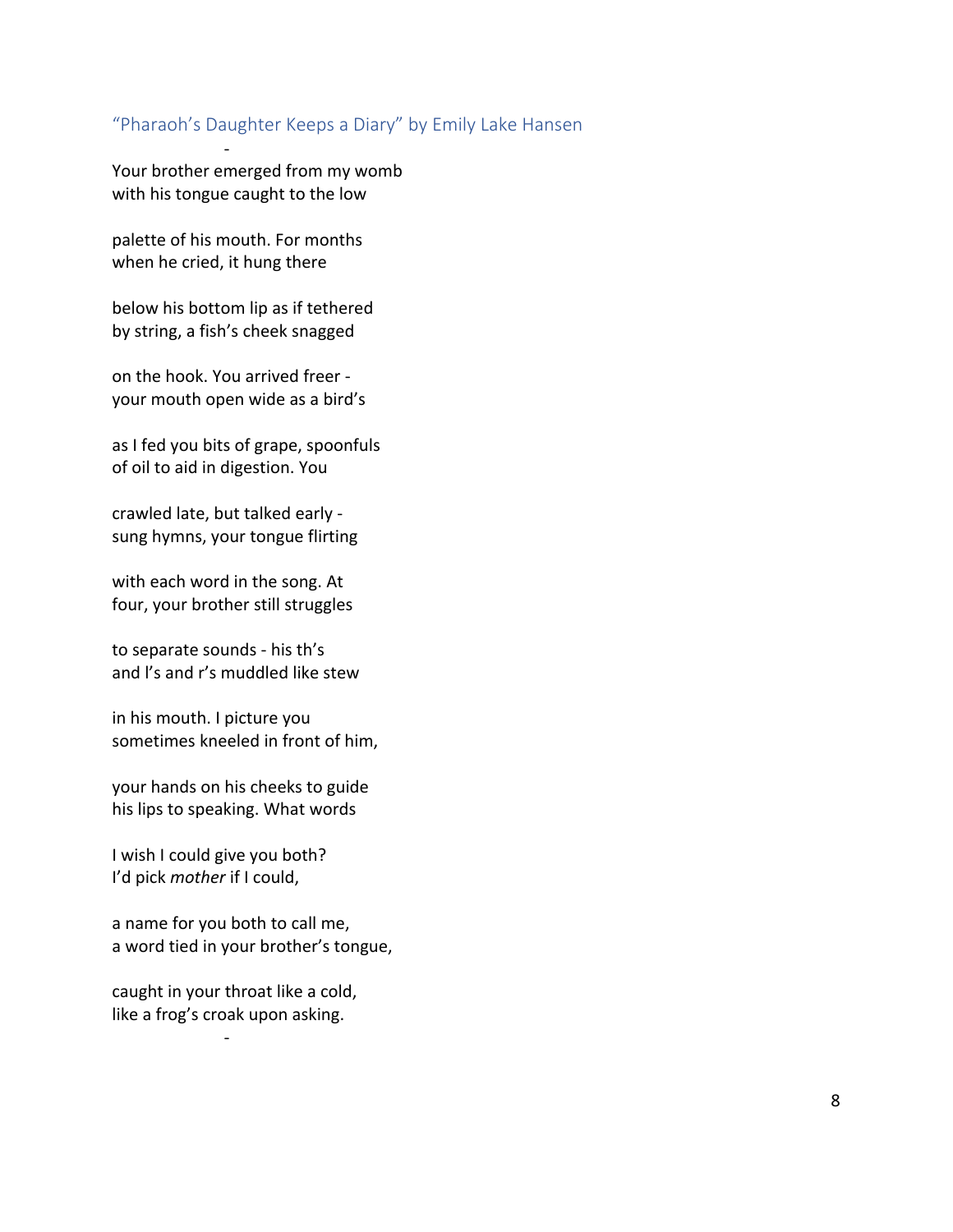#### "Ecdysis" by Paxton Knox

set the stage with flames illuminating my curls and the shine in your eyes, with red wine and baklava with 34 layers for 34 years

the stars and moon hide in your shadow, where you keep them until i agree to stay

pull the coat from my shoulders, catch a whiff of new aftershave scented by patchouli and indecision

i look into the fire and allow you to press a cicada into my mouth to help me in finding my own imago

your tender call of "run away with me" is an order to a firing squad

by the time the fire peters out my body will have transformed into something new (something final)

# "Christmas lights to guide the LSD" by Juliet Lauren

I remember the beach. How the swollen waves clawed the rabid sea-foam mouth hungry for the shoreline and nothing else. The unfortunate consistency of the sand that perfectly matched my hospital birthday cake frosting. That was the thirteenth birthday. During the mistake of you.

I remember the beach.

How the pristine water glimmered like broken glass.

The kind on good night street side walks.

I needed you to stay

even though you were sexually immoral.

I didn't get that at the time.

Steadying my breathing

because the brown eyed boy

didn't love me anymore.

I always liked to compare his eyes to mocha.

That was before I was human.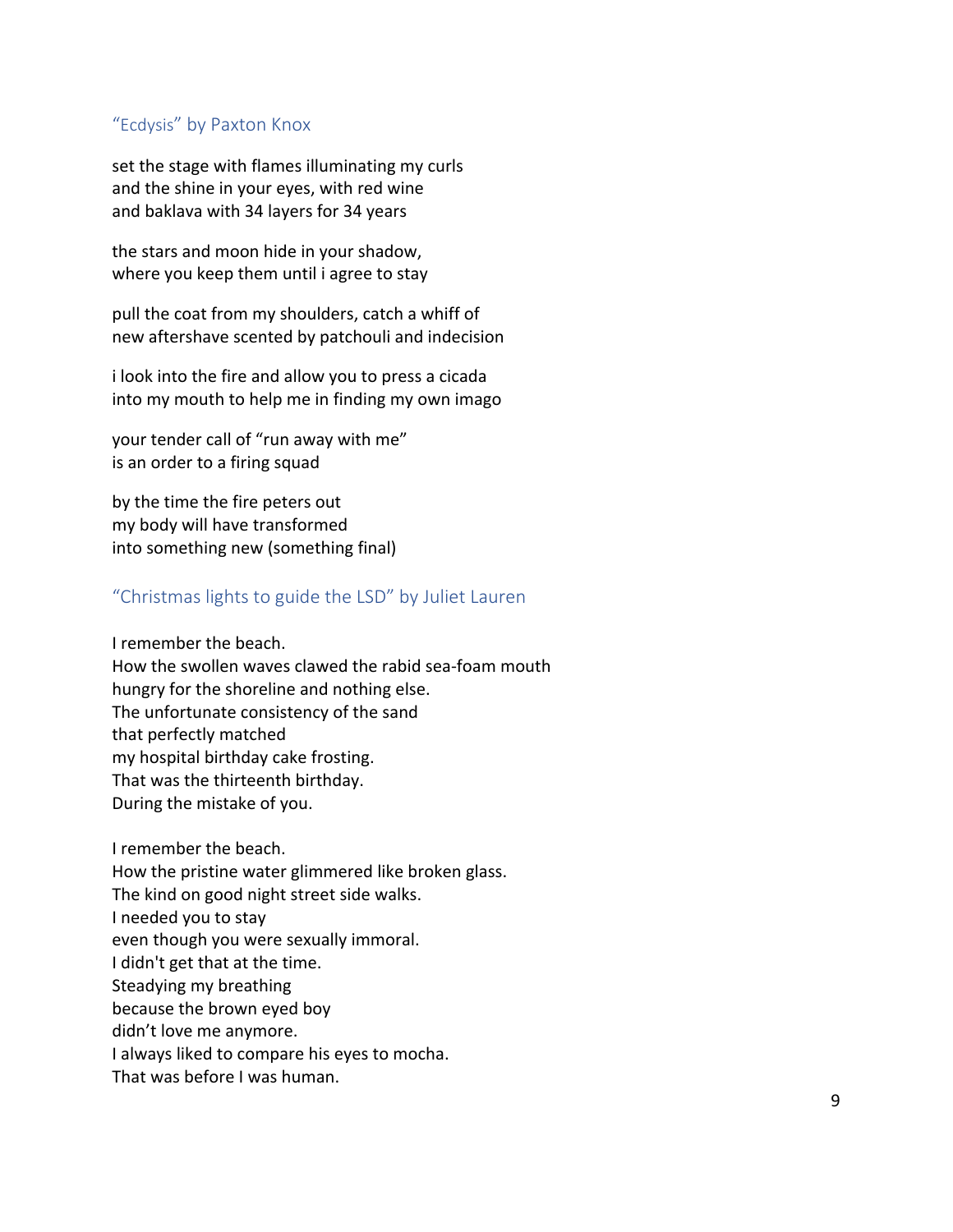My brain exposed to welts but not responsibility. A child girl that knew all about tremble.

I remember the beach. How the too hot heat enveloped. The aqua colored affliction. The shiny bottle green scene. The piercing blue sky sheet. The clouds like a heaven with cheap rent. It shushed me it hushed me. Rocked me to oblivion like a lullaby or a hookup.

And all before that I remember the diner. Playing with sugar packets to avoid his gaze. A suburban universe enclosed and sacred. I remember the heaped piles of whipped cream on waffles. The butter. The bread. The screaming in my head.

I remember being fixated on creamer packets. The ones you peel back. Pour in. Mixing the creamy abyss in my mug. Watching galaxies erupt. Chocolate beige milky swirls and sparkles. I remember the pure merriment of watching nothing become something. Then suddenly being left with nothing but a mediocre cup of coffee.

I remember the diner. The talks of pills and bills. The feeling of a suburban safe haven. A breath of fresh air from the ambulance rides and sticky fingers. From my self care routine of blood and vomit. The little Greek restaurant with it's closed walls against the cold world. Against the snow and the streets.

The little infinity of snowflakes melting into the shoulders of a coat. Dimmed lighting better than a big budget movie.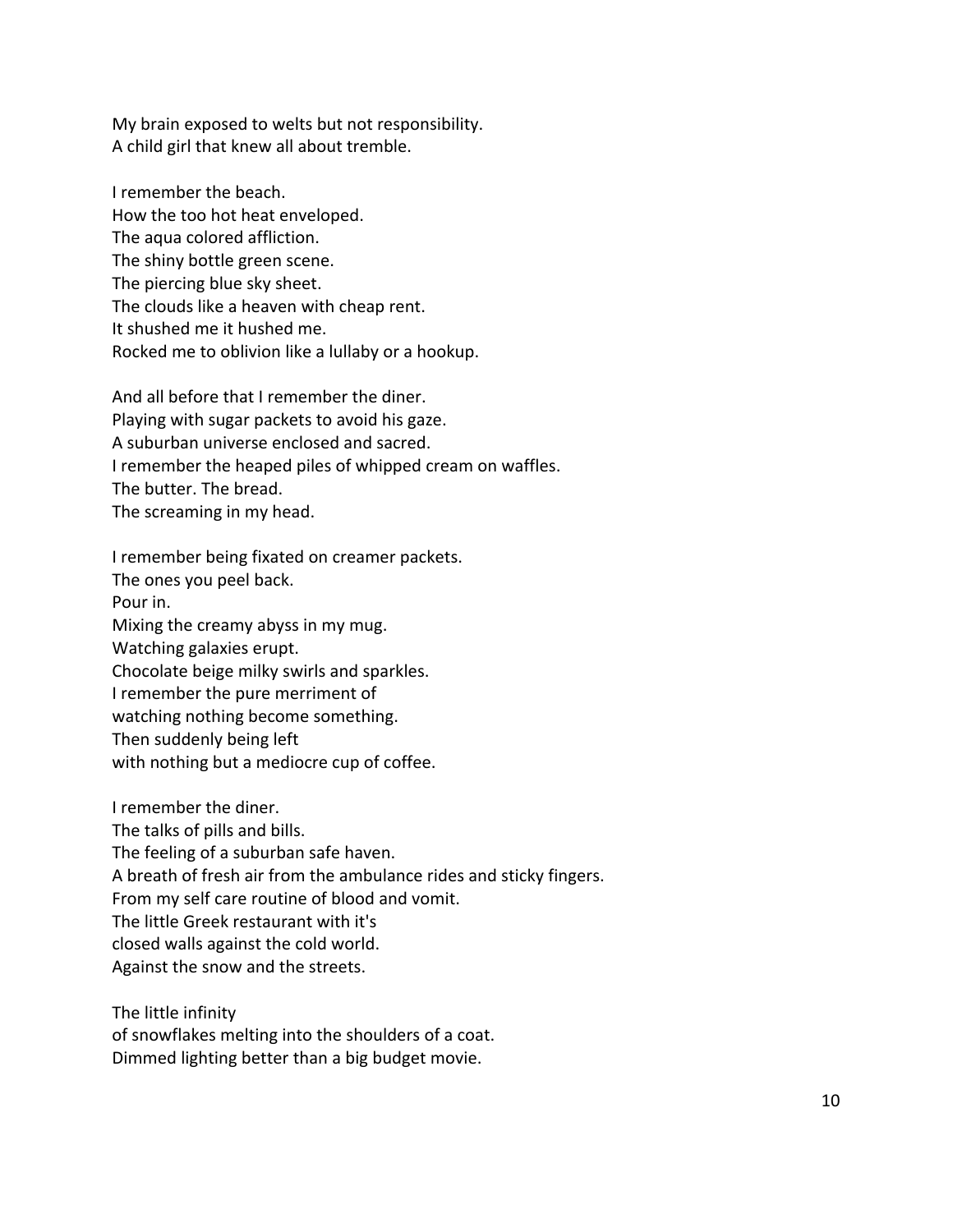Blinking eyes. Brains adapting to perspective. How could I forget?

And I remember the art shows. The older men. The middle aged men eyeing me more than the paintings. Taking my scars as a conversation piece.

Nobody really talks about it. Probably cause girls try and repress it. Pretend. But if you're pretty at a young age you'll find out plenty of men have pedophilic tendencies. Curiosities. It's funny how it blurs and then it's your whole life. There's been almost no difference in stares and flirtations from the ages of thirteen to nineteen.

But I remember the artist who got drunk every show. The kind of drunk everyone wishes they were but hardly anyone is. Jovial and breezy. Kind eyed with a laugh that hugs. He knew colors better than whatever god that gets to paint sunsets. Better than the human anatomy that perfectly constructs a rich universe in a pair of mocha colored eyes.

I remember the smell of spilled beer and the sound of steps on cement. The art that envelopes your heart and the people who don't.

I remember all of these things. These things that slowly broke me into a girl gone wrong. Who only sleeps after she's pulled teeth and said her prayers to Hollywood.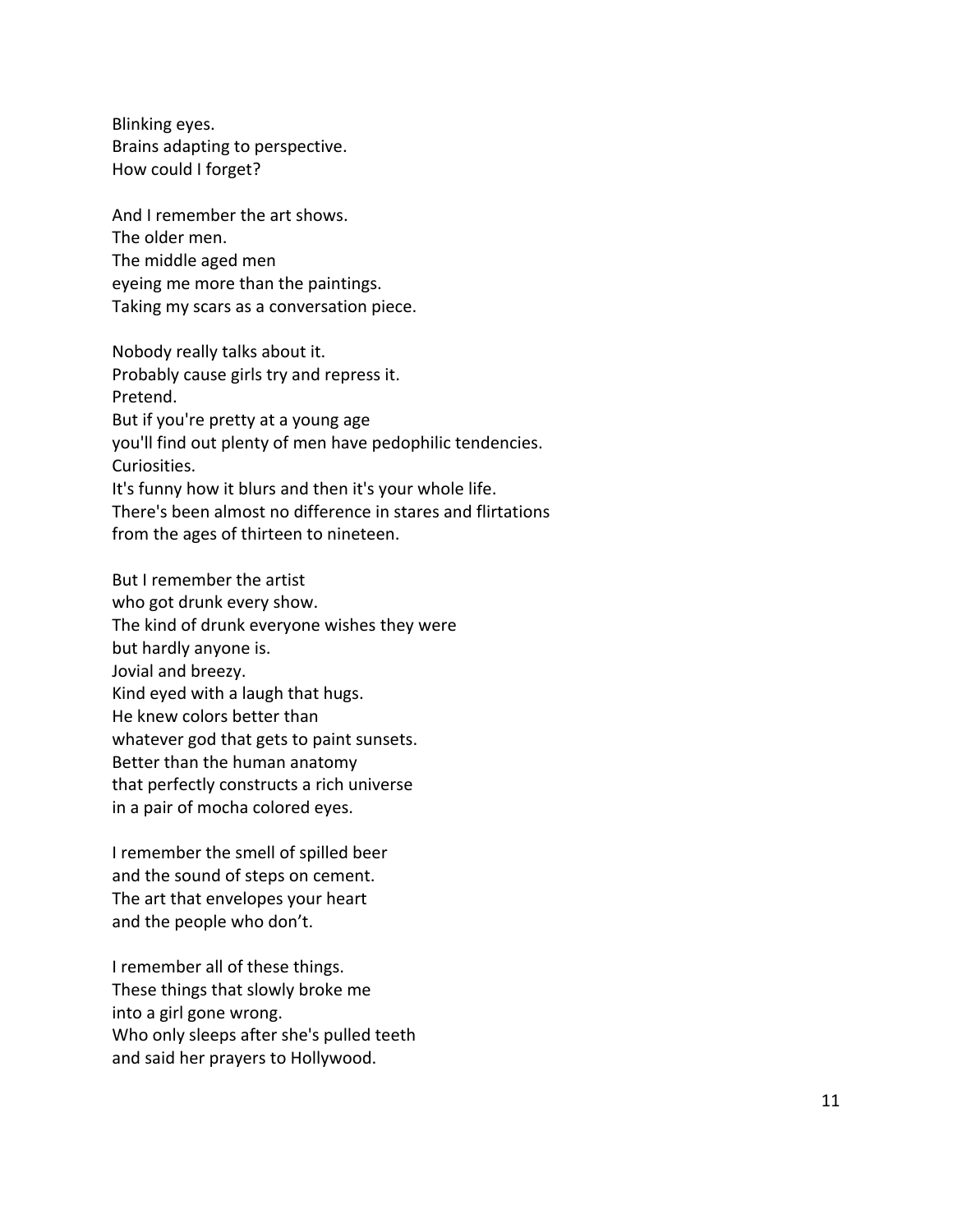#### "Knife" by Hege Jakobsen Lepri

Watching my Dad cleaning fish I want to hold a sharp knife before it is too late to learn his skills. Sever the gut, separate heads from the fish sacrifice skin and bone to the seagulls.

I want to sense if my hands can hear the lilting song of the blade the rhythm of certainty white flesh so perfectly clean exposed and ready for us my wrists finally proving they too know this ancient dance.

From a safe distance I count the years we have until all starts slipping and I must gut my own fish leaving half the skeleton jagged edges showing where I missed my moment.

# "Name O Names" by Travis Stephens

I have thought some names don't fit and could use revision; other words are ill suited and as disappointing as your first anchovy. Why hippopotamus? That should be a flower. Who would ever eat an artichoke and not risk a Heimlich? Why not order, instead, a steaming bowl of Mesopotamia? Plutonium for two, a pot of lamb, fresh crop of harlequin. Look around at names ill-suited: cute little hand grenade. That bird? Rapier on the wing.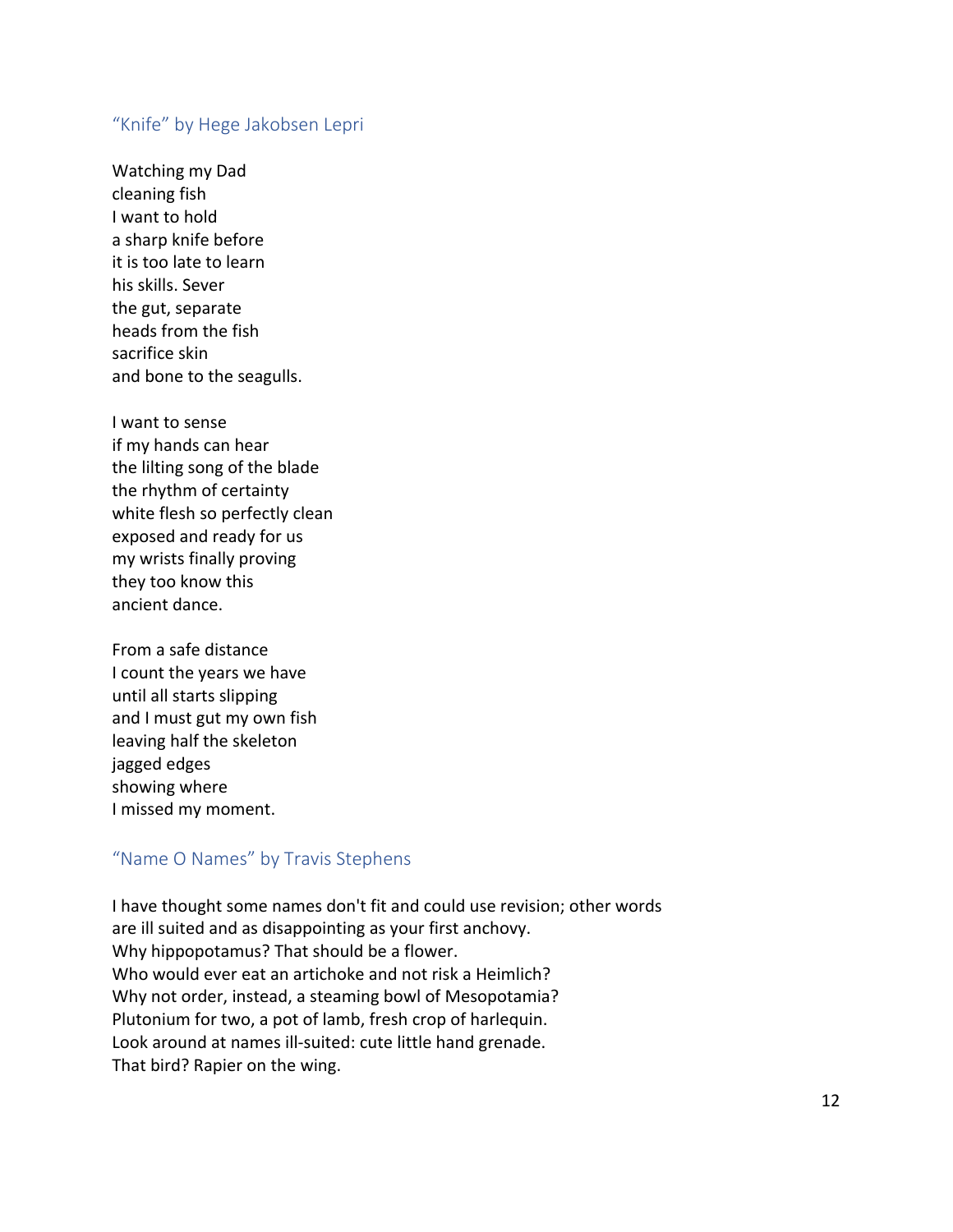A flock of filibusters all in a row. Bulbs for the rare euphonious infantile, planted in the spring. Jigging for snoqualmie. A brace of baptist hen. Nice crop of harquebus among the rodent trees. Hope for a return to Seaborgium, in the spring. Other words are adequate and more: a tank is best left alone; beware the Kalashnikov. Suffer from pterodactyl or bad Sagittarius. I lay awake at night with the dread of metastatic calculus. Worse of all the I am afflicted with parting, disenfranchisement and separation. Pale, unfit words for you, lover, now Gone.

# "I promise you, Tomorrow" by Eden Julia Sugay

| I give grace to gods and hum whispers to the winds:                                            | these years shattered me.                                   |            |
|------------------------------------------------------------------------------------------------|-------------------------------------------------------------|------------|
| From moon to moon I rose, though I remember<br>the pauses between suns where I fell and        | lingered too long to admire my<br>glisten beneath the wreck |            |
| I bent my spine and twisted by thighs to relearn<br>what a body could be before it was taken   | not once                                                    | not twice  |
| I bit my tongue and swallowed my fingers to block<br>my heart from slithering out of my throat | ache                                                        | after ache |
| I buried dead skins of people I used to be so often<br>my bones are polished pearls            | with no memory of the decade's<br>dusty excess              |            |
| I give grace to gods and shout a promise to the seas:                                          |                                                             |            |

*I choose me.*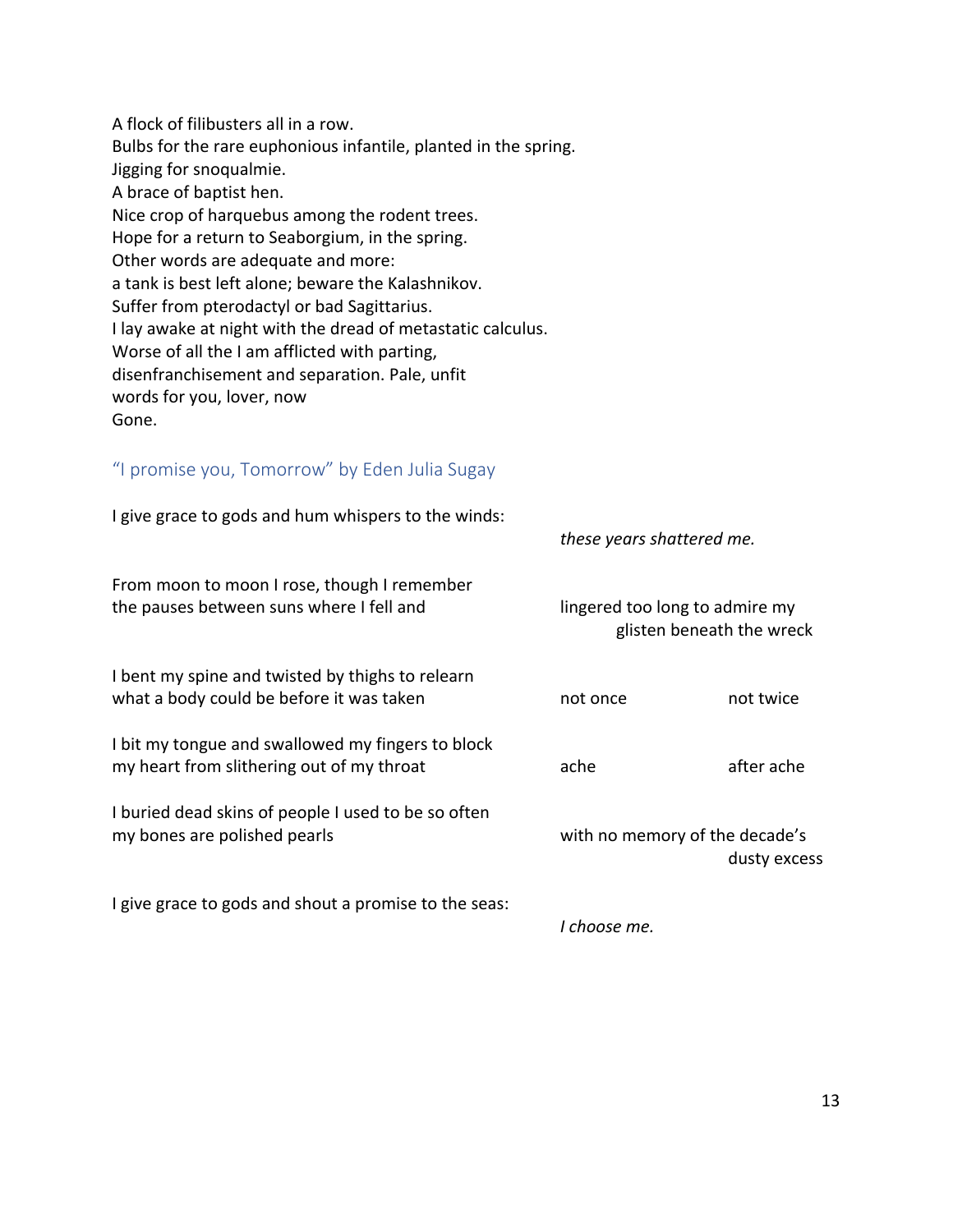#### "This Morning" by Julie Weiss

A poem falls out of the sky veiled in the fiery reds and oranges of dawn

as though some fanciful creature of my dreams has set my mind aflame. Words have never

flashed so radiantly on a Sunday, in fact have never flickered at all, and more than breakfast

I crave the crackle and burn in my belly, the ashes pressed into my fingertips

as evidence of an idea shaved to its core. How splendid it would be to sit down

at my desk in front of the fireplace, describe the images hanging across tree branches,

lying between blades of grass, hovering atop a sparrow´s wings. The entire piece blazes

before my eyes. Behind me, the apocalypse that threatens to sweep across my imagination,

char every single word in its path: sheets and blankets piled haphazardly like

firewood, my bed roaring to be made. My children giggling in their bedroom,

voices luminous enough to melt away the darkness without resorting to the switch.

They are famished and fidgety, my wife is ironing and the dishwasher needs to be emptied.

So many tasks to complete before we venture into the glow of Valdenazar Forest with friends.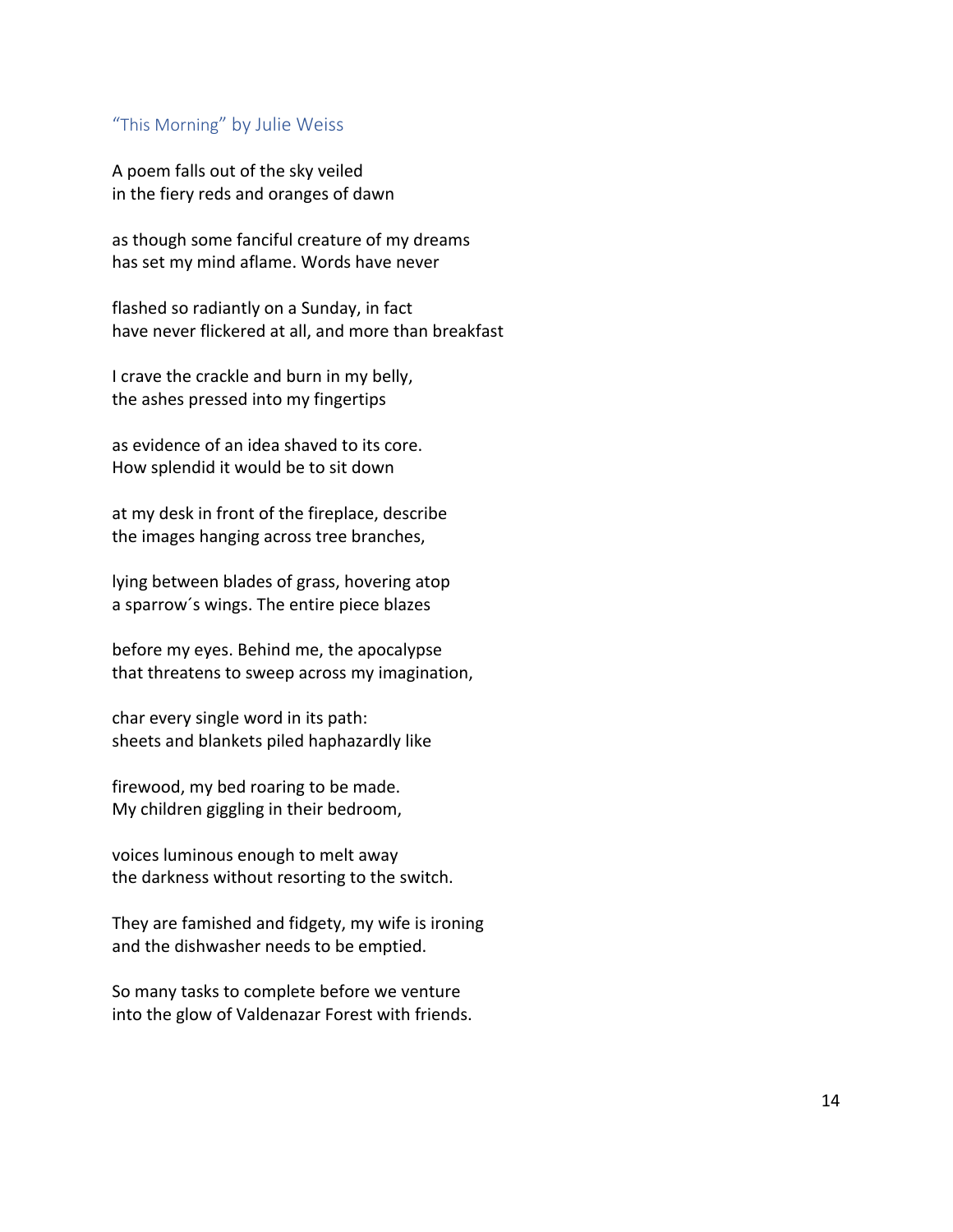Outside, the sky has turned a cool gray like rainwater or teardrops or irrevocable loss.

# "ASYLUM IN YOUR BOSOM" by Salam Wosu

#### *What is a country but a drawing of a line – Safia Elhillo*

for every person I lose I carve a new country on my lip saying to Sorrow 'from hence you shall not pass' there is joy like a river, pain like a sea and I, a little pebble searching the edge of land to call my own, a threshold without a tear over its doorway I awake most nights to your body bare beside me so much I forget what it means to own my own, what it means to guard a boundary like a loved one because my body is a house on fire a country racked up with so much discord it split itself into tiny parts Lover, the way I become whole when you hold me means the wound is but the beginning: let there be light upon this body, I've seen so much of it yours is the only sin I surrender to, the only border which is a cage I return to always. My hand on your bosom, patriotic pleasure, to serve my tongue shall utter no evil, rather trace its path along this land, water is the only way to make a bother. The tongue has no use but to divide and conquer. The line where our bodies meet is a border where flowers sprout not like my country where a line is a threat, a grave where little boys & girls hold the Earth firm, their corpses the product of a war that was meant to unite but separated sleep from night, separated moon from Sky & I know another country is a new way to be a prisoner. No one is free the same way no one is free from dying instead we get to choose our poison instead we get to choose what shackle our hands bow to, what rain are flower drinks from I walk to your body bare and beautiful and I place my hand on the plane of your hilled bosom, a sojourner Yours is the only sin I surrender to. *and for every country I lose I make another and I make another*.

#### Poet Biographies

**Shannon Austin** is a writer from Baltimore, MD, with an MFA in poetry from UNLV. Her work has appeared in *Drunk Monkeys*, *Rust + Moth*, *After the Pause*, *American Chordata*, and elsewhere. Find her on Twitter @gogopoetranger.

An avid introvert and full-time carbon-based life-form, **Ashley Cline** crash landed in south Jersey twenty-eight years ago and still calls that strange land home. Most often found listening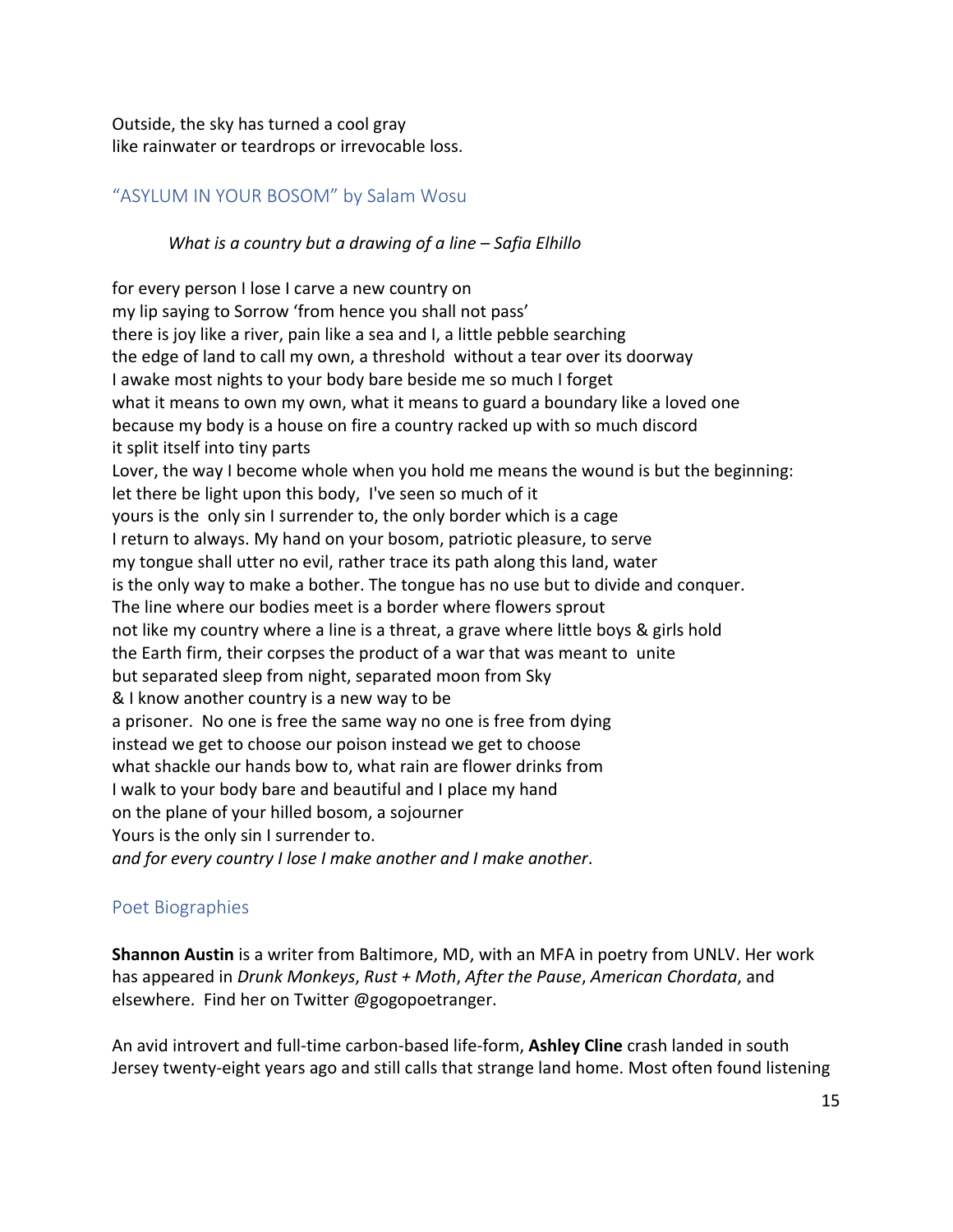to Carly Rae Jepsen, her essays on music and feelings have been published by *Sound Bites Media,* while her poetry has appeared in *404 Ink*, *Third Point Press*, and *Francis House*. She graduated from Rowan University in 2013 with a Bachelor's degree in Journalism, and her best at all-you-can-eat sushi is 5 rolls in 11 minutes. Find her on Twitter: @the\_Cline and Instagram: @clineclinecline.

Although she claims Memphis as home, **Janet Dale** lives in southeast Georgia where she teaches first year writing at Georgia Southern University. Her work has appeared in *The Boiler, Hobart, Zone 3, Really System, Pine Hills Review,* and others. You can find her @THEsisterjanet on Twitter.

**Gabriela Gonzales** is a Nashville-based writer who writes about the beautiful tragedy of human communication. She won first place for fiction in the Sandra Hutchins' Humanities Symposium Writing Awards in 2016, 2017, and 2018 and received the Ruby Treadway award for fiction in 2019. Her work has been featured in *Belmont Literary Journal*, *Awakened Voices Literary Magazine*, *formercactus*, *Synaesthesia Magazine, Waxing and Waning*, *Cosmonauts Avenue, Lost Balloon* and *Wigleaf.* Read more of her work at gabrielagonzales.com and follow her on Twitter at @gabrielag2597. Gabriela really appreciates giraffes, the Oxford comma, and babies dressed like hipsters.

**Emily Lake Hansen** (she/her) is the author of *Home and other Duty Stations* (Kelsay Books 2020) and the chapbook *The Way the Body Had to Travel* (dancing girl press 2014). Her poetry has appeared or is forthcoming in *Atticus Review, Glass: A Journal of Poetry, Rust + Moth, Up the Staircase Quarterly,* and *SWWIM* among others. She is a PhD student at Georgia State University and serves as the poetry editor for Minerva Rising Press. For more information about her work, please visit www.emilylakehansen.com.

**Paxton Knox** (they/he) is a queer poet and writer with work appearing in *detritus, Molecule: A Tiny Lit Mag,* and *Animal: A Beast of a Literary Magazine.* They can be found driving the backroads of Oklahoma, scouring the scenery for inspiration, and also on Twitter @paxtonknox.

**Juliet Lauren** in an emerging writer and published poet. Her work can be found in *Gold Wake Live, SkyIsland Journal, Ghost City Review, High Shelf Press*, and *Anti Heroin Chic.* When she isn't writing, she frequents open mic nights, concerts, and libraries and tries to find inspiration in boys that are bad decisions and too many shots of espresso. She currently resides in Florida on the wrong side of the tracks and you can follow her general antics on Instagram @jadore.mon.amour and view her reading poems a bit too licentious for Youtube under her name Juliet Lauren.

**Hege Jakobsen Lepri** is a Norwegian-Canadian translator and writer. She had her first story published in English in 2013 and that has since been her writing language. Though she's primarily a prose writer, her poetry has appeared or is forthcoming in untethered, Prism